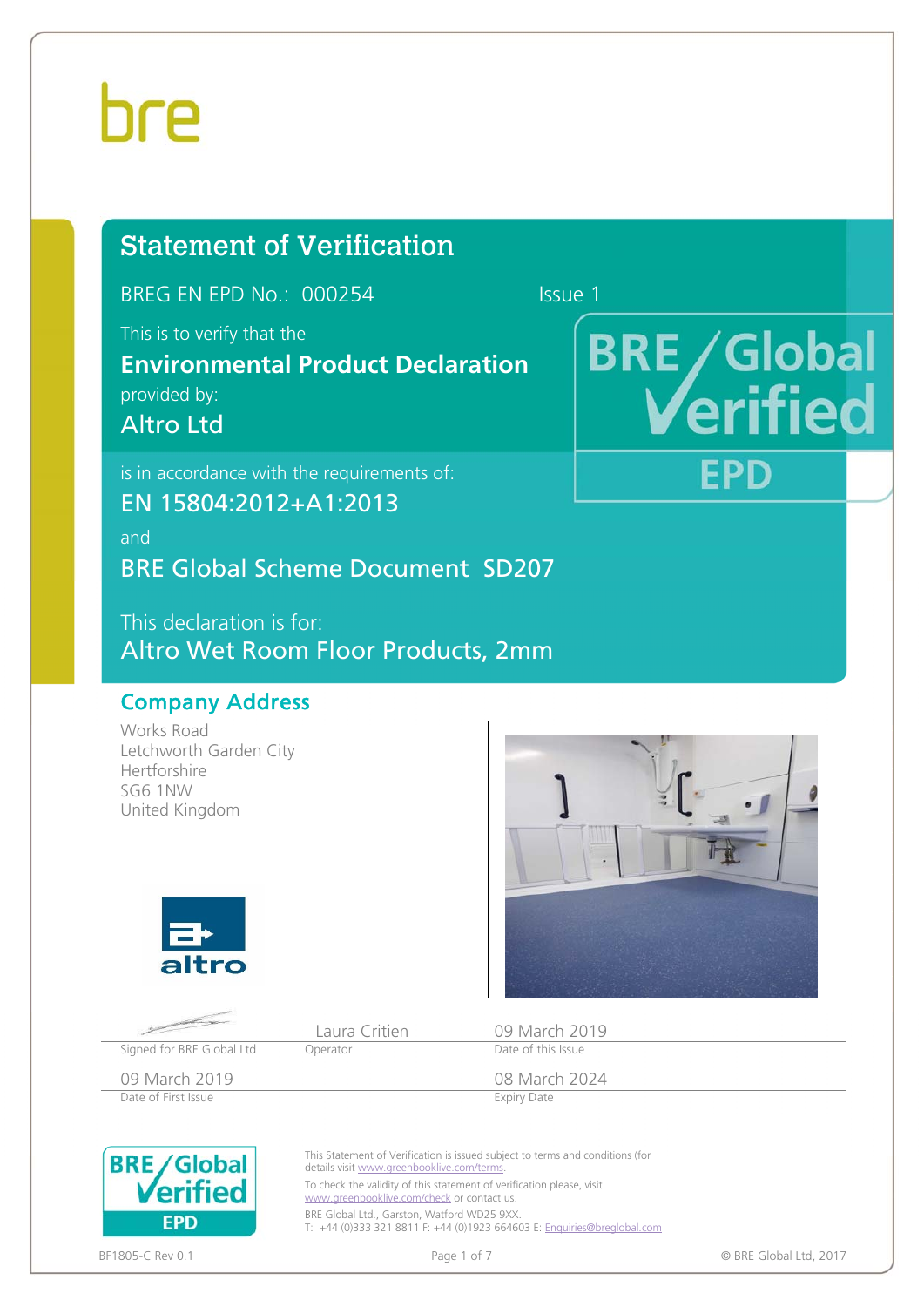# bre

# Environmental Product Declaration

### **EPD Number: 000254**

## **General Information**

| <b>EPD Programme Operator</b>                                                                                                                                                                                                                                                                                                                 | <b>Applicable Product Category Rules</b>                                                                                                                      |  |  |  |  |  |  |
|-----------------------------------------------------------------------------------------------------------------------------------------------------------------------------------------------------------------------------------------------------------------------------------------------------------------------------------------------|---------------------------------------------------------------------------------------------------------------------------------------------------------------|--|--|--|--|--|--|
| <b>BRE Global</b><br>Watford, Herts<br><b>WD25 9XX</b><br>United Kingdom                                                                                                                                                                                                                                                                      | BRE Environmental Profiles 2013 Product Category Rules<br>for Type III environmental product declaration of construction<br>products to EN 15804:2012+A1:2013 |  |  |  |  |  |  |
| <b>Commissioner of LCA study</b>                                                                                                                                                                                                                                                                                                              | <b>LCA consultant/Tool</b>                                                                                                                                    |  |  |  |  |  |  |
| Altro Ltd<br><b>Works Road</b><br>Letchworth Garden City<br>Hertfordshire<br>SG6 1NW<br>United Kingdom                                                                                                                                                                                                                                        | Fei Zhang / BRE LINA v2.0                                                                                                                                     |  |  |  |  |  |  |
| <b>Declared/Functional Unit</b>                                                                                                                                                                                                                                                                                                               | <b>Applicability/Coverage</b>                                                                                                                                 |  |  |  |  |  |  |
| $1m2$ of PVC flooring                                                                                                                                                                                                                                                                                                                         | Manufacturer specific product range                                                                                                                           |  |  |  |  |  |  |
| <b>EPD Type</b>                                                                                                                                                                                                                                                                                                                               | <b>Background database</b>                                                                                                                                    |  |  |  |  |  |  |
| Cradle to Gate                                                                                                                                                                                                                                                                                                                                | ecoinvent v3.2                                                                                                                                                |  |  |  |  |  |  |
|                                                                                                                                                                                                                                                                                                                                               | <b>Demonstration of Verification</b>                                                                                                                          |  |  |  |  |  |  |
|                                                                                                                                                                                                                                                                                                                                               | CEN standard EN 15804 serves as the core PCR a                                                                                                                |  |  |  |  |  |  |
| $\Box$ Internal                                                                                                                                                                                                                                                                                                                               | Independent verification of the declaration and data according to EN ISO 14025:2010<br>$\boxtimes$ External                                                   |  |  |  |  |  |  |
|                                                                                                                                                                                                                                                                                                                                               | (Where appropriate b) Third party verifier:<br>Nigel Jones                                                                                                    |  |  |  |  |  |  |
| a: Product category rules<br>b: Optional for business-to-business communication; mandatory for business-to-consumer communication (see EN ISO 14025:2010, 9.4)                                                                                                                                                                                |                                                                                                                                                               |  |  |  |  |  |  |
| <b>Comparability</b>                                                                                                                                                                                                                                                                                                                          |                                                                                                                                                               |  |  |  |  |  |  |
| Environmental product declarations from different programmes may not be comparable if not compliant with<br>EN 15804:2012+A1:2013. Comparability is further dependent on the specific product category rules, system boundaries<br>and allocations, and background data sources. See Clause 5.3 of EN 15804:2012+A1:2013 for further guidance |                                                                                                                                                               |  |  |  |  |  |  |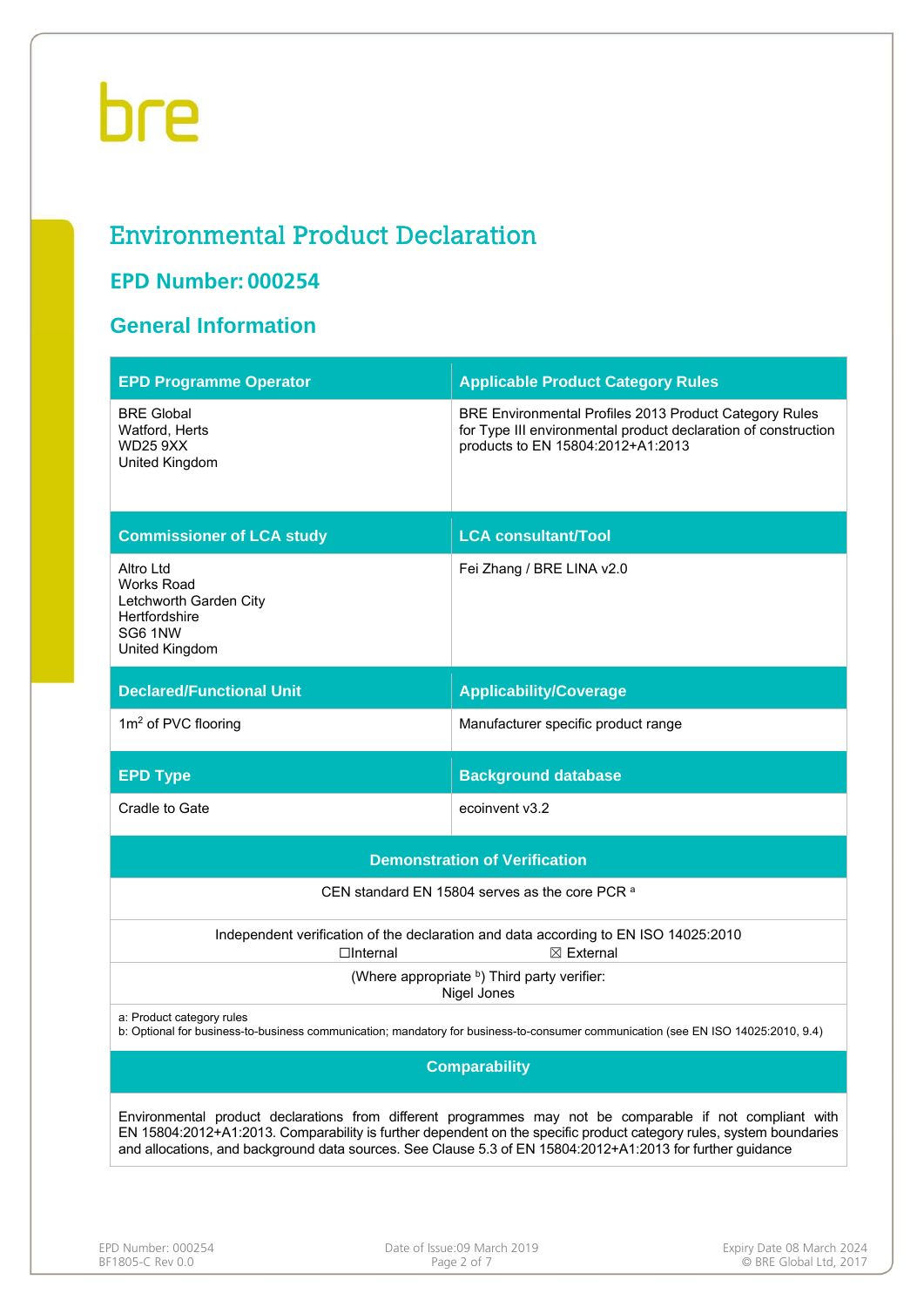#### **Information modules covered**

| Construction               |                      |                |                      | Use stage                    |            |                                |           |             |               |                              |                          |                              |                | <b>Benefits and</b><br>loads beyond |                        |                                                        |
|----------------------------|----------------------|----------------|----------------------|------------------------------|------------|--------------------------------|-----------|-------------|---------------|------------------------------|--------------------------|------------------------------|----------------|-------------------------------------|------------------------|--------------------------------------------------------|
|                            | Product              |                |                      |                              |            | Related to the building fabric |           |             |               | <b>Related to</b>            | the building             | End-of-life                  |                |                                     | the system<br>boundary |                                                        |
| A <sub>1</sub>             | A2                   | A <sub>3</sub> | A <sub>4</sub>       | A <sub>5</sub>               | <b>B1</b>  | <b>B2</b>                      | <b>B3</b> | <b>B4</b>   | <b>B5</b>     | <b>B6</b>                    | <b>B7</b>                | C <sub>1</sub>               | C <sub>2</sub> | C <sub>3</sub>                      | C <sub>4</sub>         | D                                                      |
| supply<br>materials<br>Raw | Transport            | Manufacturing  | site<br>Transport to | Construction<br>Installation | <b>Jse</b> | Maintenance                    | Repair    | Replacement | Refurbishment | energy<br>Operational<br>use | Operational water<br>use | Deconstruction<br>demolition | Transport      | processing<br>Waste                 | Disposal               | Recovery<br>Recycling<br>potential<br>Reuse,<br>and/or |
| ☑                          | $\blacktriangledown$ | ☑              | С                    | $\Box$                       | 口          | $\Box$                         | $\Box$    | $\Box$      | $\Box$        | $\Box$                       | $\Box$                   | ⊏                            | $\Box$         | ⊏                                   | $\Box$                 |                                                        |

Note: Ticks indicate the Information Modules declared.

#### **Manufacturing site**

Altro Ltd Works Road Letchworth Garden City **Hertfordshire** SG6 1NW United Kingdom

Click here to enter address.

### **Construction Product**

#### **Product Description**

Altro Shoe and Bare Foot products are 2mm sheet PVC based safety flooring to (EN 13845) with a lacquer coating. This flooring is designed for use in shoe and barefoot areas for both wet and dry environments. This product range representative EPD covers the products **Altro Pisces** and **Altro Aquarius**.

#### **Technical Information**

The below table covers the basic technical properties of the Altro Pisces and Altro Aquarius products. For further properties, please see the products' pages on Altro's website: https://www.altro.co.uk/Altro-Pisces and https://www.altro.co.uk/Altro-Aquarius.

| <b>Property</b>                                                                                  | <b>Value, Unit</b>                                                   |
|--------------------------------------------------------------------------------------------------|----------------------------------------------------------------------|
| Thickness (EN 428)                                                                               | $2 \text{ mm}$                                                       |
| Mass per area (EN 430)                                                                           | 2.6 kg/ $m^2$                                                        |
| Slip resistance<br>(TRRL)<br>(EN 13845)<br>(EN 13893)<br>(DIN 51130 / DIN 51097)                 | 50 (slider 96)<br>ESf & ESb<br>DS<br>R <sub>11</sub> / Class B       |
| Fire performance (EN 13501-1, EN ISO 9239-1, EN ISO11925-2)<br>CAN/ULC<br>ASTM E648<br>ASTM E662 | Class Bfl-s1, ≥8kW/m2, pass<br>S102.2 (Tested)<br>Class 1<br>$<$ 450 |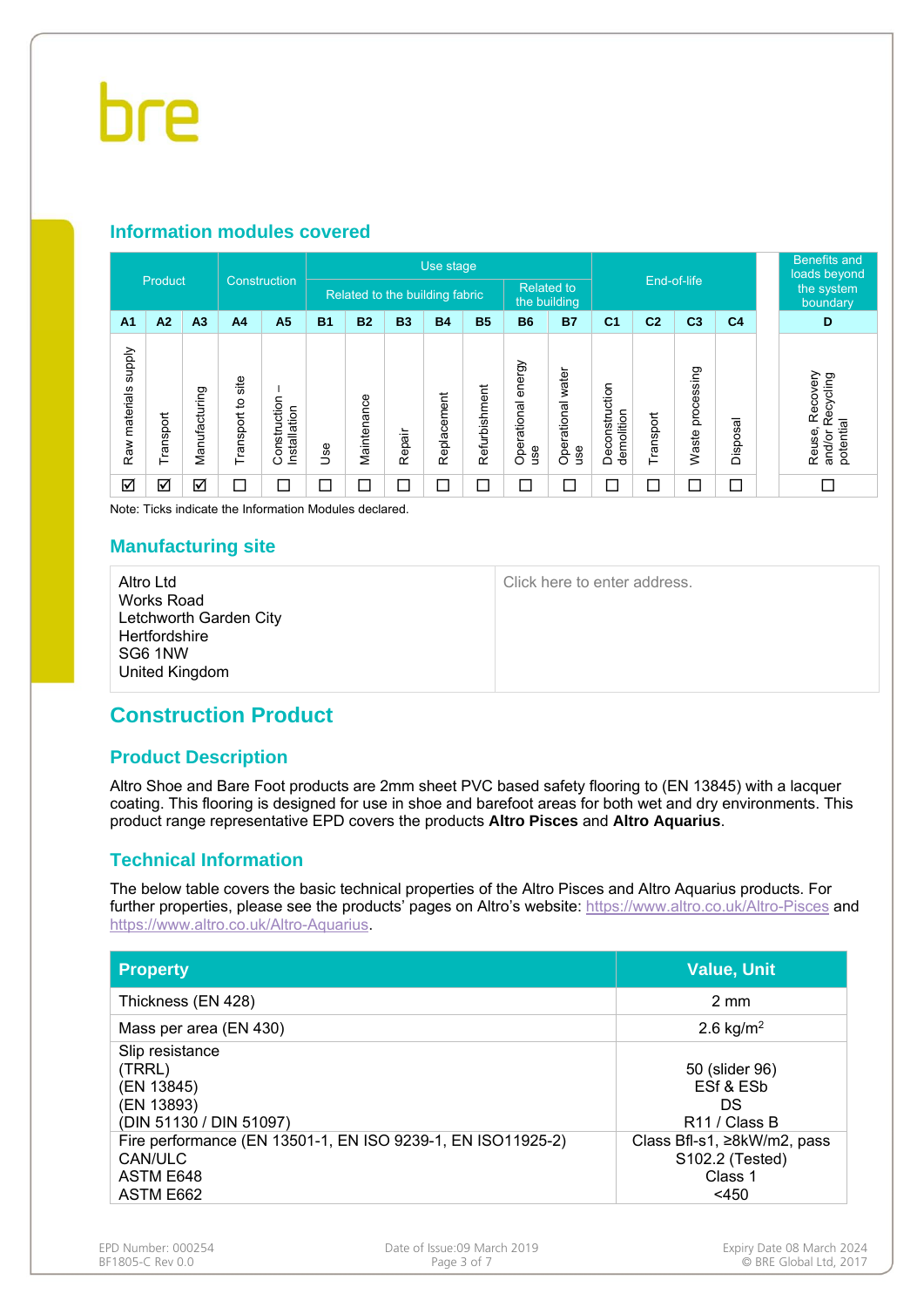# bre

#### **Main Product Contents**

| <b>Material/Chemical Input</b> | Mass $(\%)$ |
|--------------------------------|-------------|
| Plastisol                      | 86          |
| Scatter                        | 11          |
| Scrim                          |             |
| Lacquer                        |             |

#### **Manufacturing Process**

Bulk liquids, powders, performance additives and some aggregates are mixed together into a plastisol and placed in a holding tank. The plastisol is then pigmented and passed into inline mixers. The plastisol is then coated onto a scrim and aggregates are scattered onto the surface to aid slip resistance and durability. The product is then cured in an oven and PUR added for enhanced cleanability. The product is then cut into rolls and packaged for dispatch.

#### **Process flow diagram**

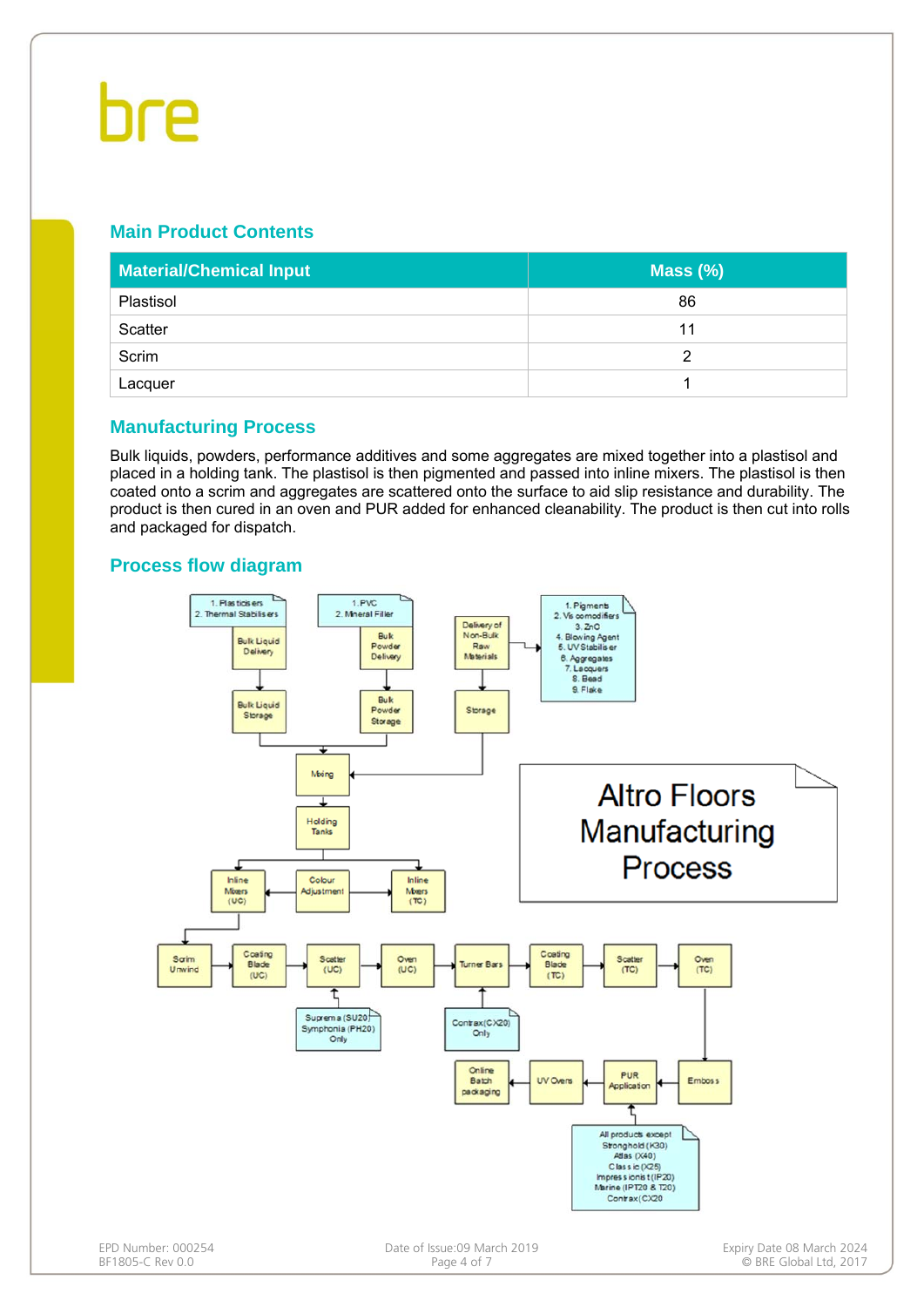### **Life Cycle Assessment Calculation Rules**

#### **Declared / Functional unit description**

1m<sup>2</sup> of 2mm thick Altro shoe and barefoot safety flooring with PUR lacquer. The declared unit represents both Altro Pisces and Altro Aquarius 2mm thick products.

#### **System boundary**

This is a cradle-to-gate EPD, reporting all production life cycle stages (modules A1 to A3) in accordance with EN 15804:2012+A1:2013.

#### **Data sources, quality and allocation**

The supporting LCA study was carried out using BRE LINA v2.0 using manufacturer specific data provided by Altro for the production period of the 12 months of 2017 at the Letchworth site.

The Letchworth site produces other PVC products in addition to the Altro Pisces and Altro Aquarius products, so allocation was applied to site wide values for packaging, energy, water, non-production waste, and wastewater, on a m<sup>2</sup> of production basis. Production waste was allocated on a percentage mass of production basis. No allocation of raw material inputs was required as total raw material usage for all Pisces and Aquarius products made over the production period was used. The weighted average of the results of the two individually modelled products within the product range have been used on this EPD to represent the Altro shoe and barefoot safety flooring with PUR lacquer product range of 2mm thickness.

Secondary data has been drawn from the BRE LINA database v2.0.31 and the background LCI datasets are based on ecoinvent v3.2.

#### **Cut-off criteria**

No inputs or outputs have been excluded. All raw materials and packaging inputs, plus their transport, process and general energy and water use, production and non-production waste, have been included, except for direct emissions to air, water and soil, which are not measured.

#### **LCA Results**

The results per declared unit (1m<sup>2</sup>) of the weighted average results of the Altro Pisces and Altro Aquarius products for the declared modules can be found in the following tables and can be considered to represent the 2mm thick Altro shoe and barefoot safety flooring with PUR lacquer product range.

(MND = module not declared; MNR = module not relevant; INA = indicator not assessed; AGG = aggregated)

#### **Parameters describing environmental impacts**

|               |                              |                     | <b>GWP</b>                   | <b>ODP</b>                                   | AP                                        | EP              | <b>POCP</b>                    | <b>ADPE</b> | <b>ADPF</b> |
|---------------|------------------------------|---------------------|------------------------------|----------------------------------------------|-------------------------------------------|-----------------|--------------------------------|-------------|-------------|
|               | kg CO <sub>2</sub><br>equiv. | kg CFC 11<br>equiv. | kg SO <sub>2</sub><br>equiv. | kg (PO <sub>4</sub> ) <sup>3</sup><br>equiv. | kgC <sub>2</sub> H <sub>4</sub><br>equiv. | kg Sb<br>equiv. | MJ, net<br>calorific<br>value. |             |             |
| Product stage | Raw material<br>supply       | A <sub>1</sub>      | <b>AGG</b>                   | <b>AGG</b>                                   | <b>AGG</b>                                | <b>AGG</b>      | <b>AGG</b>                     | <b>AGG</b>  | AGG         |
|               | Transport                    | A2                  | <b>AGG</b>                   | <b>AGG</b>                                   | <b>AGG</b>                                | <b>AGG</b>      | <b>AGG</b>                     | <b>AGG</b>  | AGG         |
|               | Manufacturing                | A <sub>3</sub>      | <b>AGG</b>                   | <b>AGG</b>                                   | <b>AGG</b>                                | <b>AGG</b>      | <b>AGG</b>                     | <b>AGG</b>  | <b>AGG</b>  |
|               | Total (of product<br>stage)  | $A1-3$              | 5.16                         | $3.82e-7$                                    | 0.0250                                    | 8.06e-3         | 5.57e-3                        | $3.49e-5$   | 115         |

GWP = Global Warming Potential; ODP = Ozone Depletion Potential; AP = Acidification Potential for Soil and Water; EP = Eutrophication Potential;

POCP = Formation potential of tropospheric Ozone; ADPE = Abiotic Depletion Potential – Elements; ADPF = Abiotic Depletion Potential – Fossil Fuels.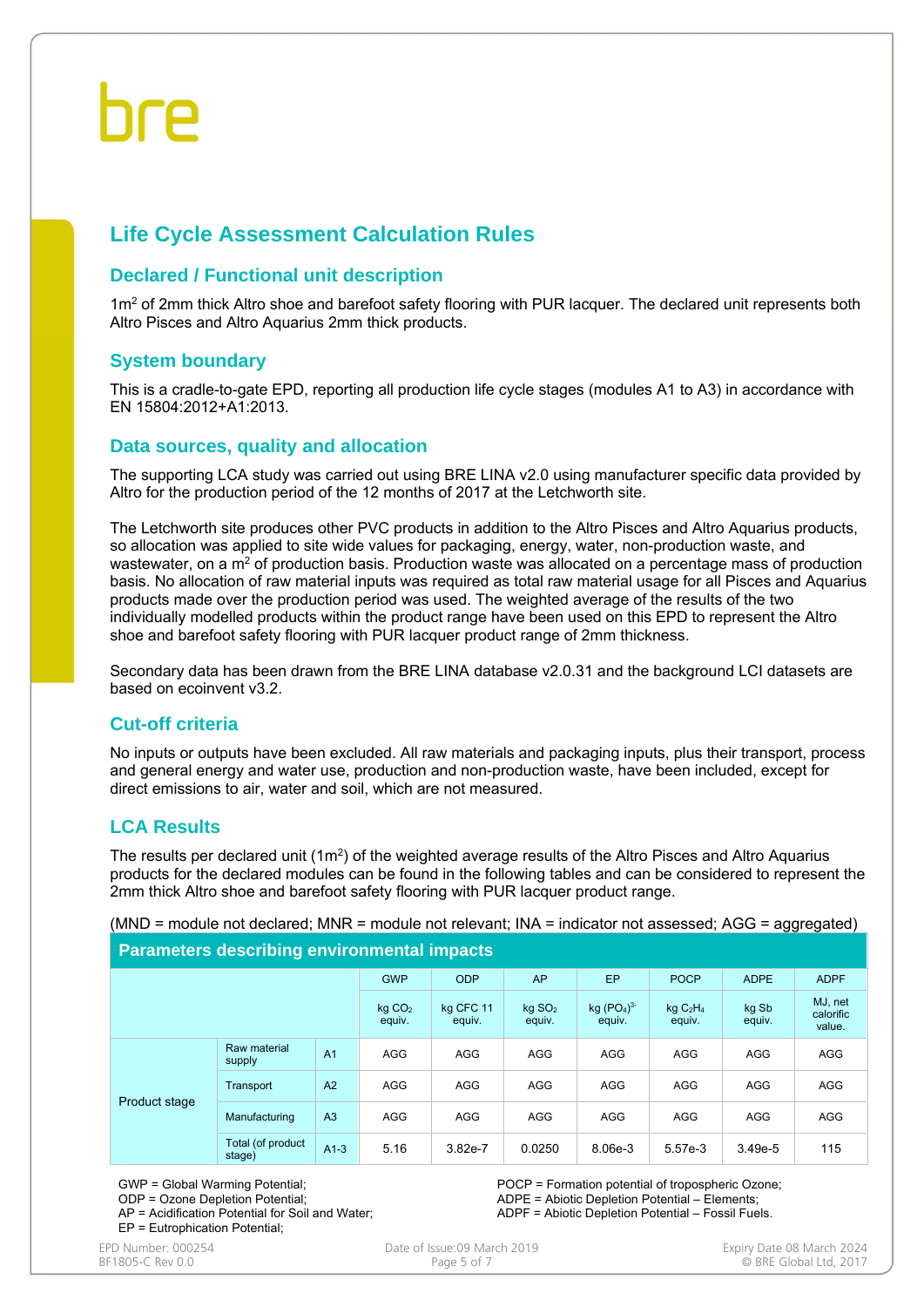#### **LCA Results (continued)**

#### **Parameters describing resource use, primary energy**

|               |                             |                | <b>PERE</b> | <b>PERM</b> | <b>PERT</b> | <b>PENRE</b> | <b>PENRM</b> | <b>PENRT</b> |
|---------------|-----------------------------|----------------|-------------|-------------|-------------|--------------|--------------|--------------|
|               |                             |                | MJ          | <b>MJ</b>   | <b>MJ</b>   | <b>MJ</b>    | <b>MJ</b>    | <b>MJ</b>    |
| Product stage | Raw material<br>supply      | A <sub>1</sub> | <b>AGG</b>  | AGG         | <b>AGG</b>  | <b>AGG</b>   | <b>AGG</b>   | AGG          |
|               | Transport                   | A2             | <b>AGG</b>  | AGG         | <b>AGG</b>  | <b>AGG</b>   | <b>AGG</b>   | <b>AGG</b>   |
|               | Manufacturing               | A3             | <b>AGG</b>  | AGG         | AGG         | <b>AGG</b>   | <b>AGG</b>   | AGG          |
|               | Total (of product<br>stage) | $A1-3$         | 14.3        | $2.04e-4$   | 14.3        | 132          | 0            | 132          |

PERE = Use of renewable primary energy excluding renewable primary energy used as raw materials;

PERM = Use of renewable primary energy resources used as raw materials;

PERT = Total use of renewable primary energy resources;

PENRE = Use of non-renewable primary energy excluding nonrenewable primary energy resources used as raw materials; PENRM = Use of non-renewable primary energy resources used as raw materials;

PENRT = Total use of non-renewable primary energy resource.

| Parameters describing resource use, secondary materials and fuels, use of water |                             |                |            |                                  |                           |                |  |  |  |
|---------------------------------------------------------------------------------|-----------------------------|----------------|------------|----------------------------------|---------------------------|----------------|--|--|--|
|                                                                                 |                             |                | <b>SM</b>  | <b>RSF</b>                       | <b>NRSF</b>               | <b>FW</b>      |  |  |  |
|                                                                                 |                             |                | kg         | <b>MJ</b><br>net calorific value | MJ<br>net calorific value | m <sup>3</sup> |  |  |  |
| Product stage                                                                   | Raw material<br>supply      | A <sub>1</sub> | AGG        | <b>AGG</b>                       | <b>AGG</b>                | <b>AGG</b>     |  |  |  |
|                                                                                 | Transport                   | A2             | AGG        | <b>AGG</b>                       | <b>AGG</b>                | <b>AGG</b>     |  |  |  |
|                                                                                 | Manufacturing               | A <sub>3</sub> | <b>AGG</b> | <b>AGG</b>                       | <b>AGG</b>                | <b>AGG</b>     |  |  |  |
|                                                                                 | Total (of product<br>stage) | $A1-3$         | $\Omega$   | 0                                | 0                         | 0.371          |  |  |  |

SM = Use of secondary material; RSF = Use of renewable secondary fuels; NRSF = Use of non-renewable secondary fuels; FW = Net use of fresh water.

#### **Other environmental information describing waste categories**

|               |                             |                | <b>HWD</b> | <b>NHWD</b> | <b>RWD</b> |  |  |
|---------------|-----------------------------|----------------|------------|-------------|------------|--|--|
|               |                             |                | kg         | kg          | kg         |  |  |
| Product stage | Raw material<br>supply      | A <sub>1</sub> | AGG        | AGG         | AGG        |  |  |
|               | Transport                   | A2             | AGG        | AGG         | AGG        |  |  |
|               | Manufacturing               | A3             | AGG        | AGG         | AGG        |  |  |
|               | Total (of<br>product stage) | $A1-3$         | 0.273      | 0.386       | 1.82e-4    |  |  |

HWD = Hazardous waste disposed; NHWD = Non-hazardous waste disposed; RWD = Radioactive waste disposed.